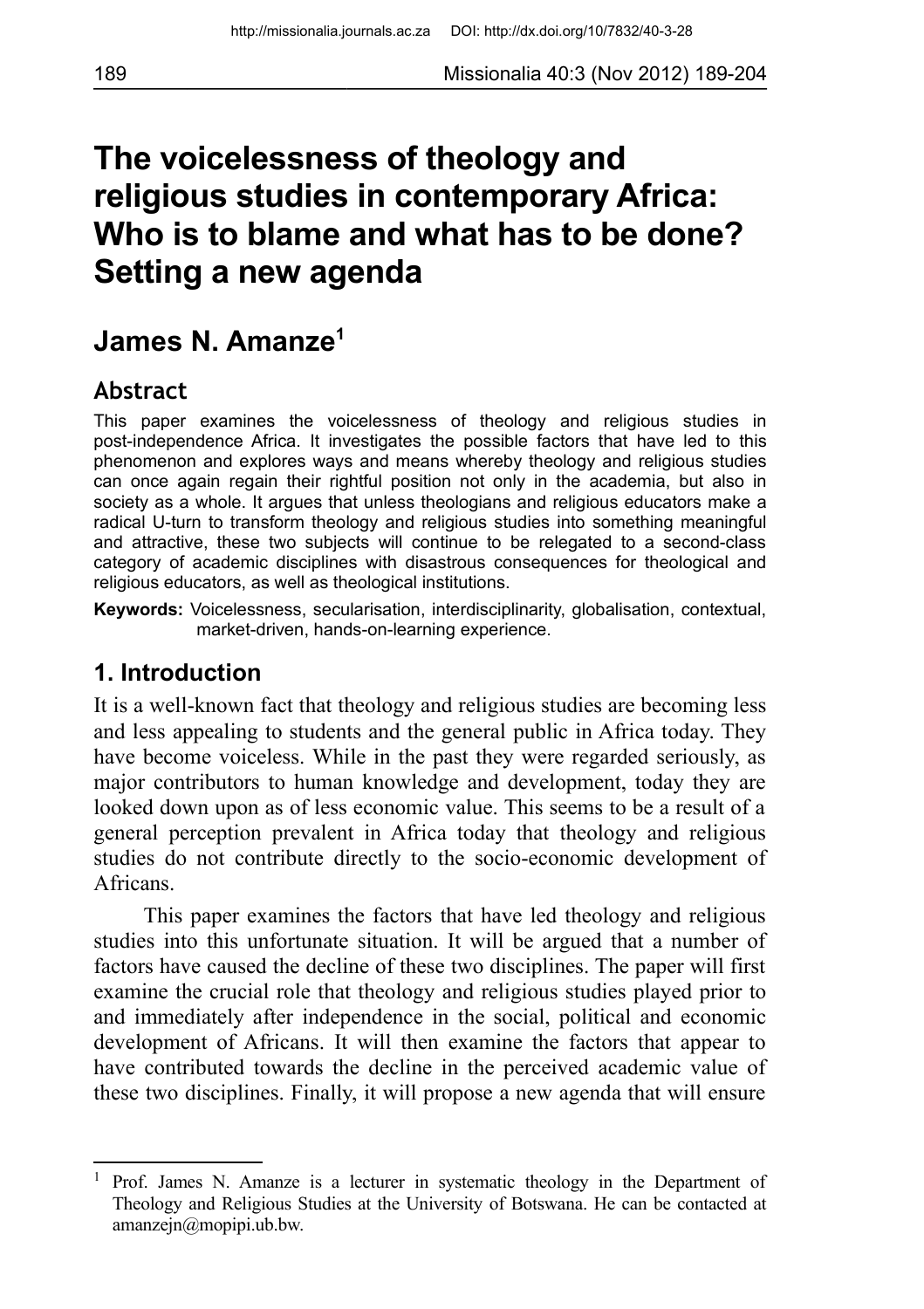that the study of theology and religious studies continues unabated in institutions of higher learning.

### **2. The secularisation thesis and the decline of theology and religious studies in Africa**

It has been noted in the introduction that theology and religious studies are losing their position in society not only among students at institutions of higher learning, but also among the general public. One of the ways of explaining this phenomenon is that Africa is becoming increasingly secular today. In order to express this view clearly, I have chosen to use the secularisation thesis as a theoretical framework. In this regard, before I discuss the general status of theology and religious studies today, it is important to examine the secularisation thesis and its applicability to this study.

It is important to begin this analysis by noting that according to the secularisation thesis, human societies are not static but go through a process of social and cultural transformation, including their religious values. This progressive transformation, which is a result of scientific knowledge, would lead human societies to a stage where religion would cease to have meaning and significance in the life of individuals. Urbanisation, industrialisation, economic prosperity and scientific advancement have been identified as major factors that ultimately lead to some form of secularisation in human societies.<sup>[2](#page-1-0)</sup>

Thomas F. O'Dea and Janet O'Dea Aviad (1983:97) have noted that secularisation consists fundamentally of two related transformations in human thinking, namely the desacralisation of the attitude towards persons and things, and the rationalisation of thought. The secularisation of human societies entails the combination of these basic elements to the point at which a religious world-view is no longer the basic frame of reference for thought. At this stage, the world is no longer viewed as sacred and composed of things that can be affected by religion. David M. Wulff (1997:128), for one, has indicated that secularisation is a "process in which more and more problems of living are transferred from the domain of religion to the empirical arena of science". According to this view, in a system in which secularisation is manifest, "religion is denied any instrumental use, except its efficacy in transforming the human spirit and in providing a system of social ethics" (p. 128). Advocates of secularisation envisage a time when, once fully fledged, secularisation will enable people to reassign the energies they now use in praising, adoring, invoking, contemplating and entreating supernatural forces to other needs of a secular nature (p. 128).

Malcolm B. Hamilton (1995:166–167) has noted that in social theory the term "secularisation" has been used in a number of different ways that

<span id="page-1-0"></span> $2\degree$  The chief advocates of this thesis predicted that in future religion would decline and possibly disappear completely. Such scholars include Auguste Comte, Émile Durkheim, Karl Marx and Max Weber.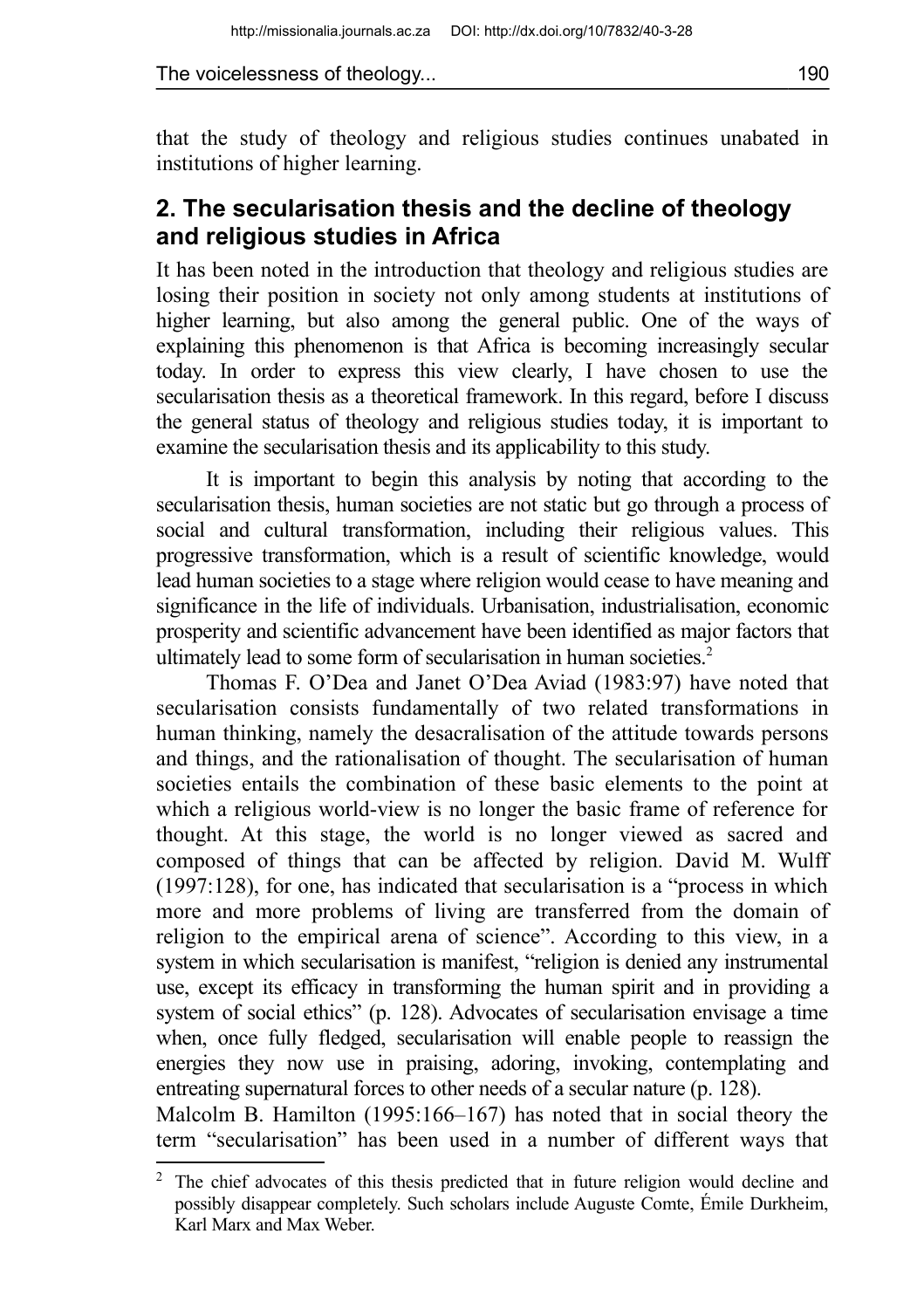convey different meanings. Firstly, it is used to refer to the decline of religion, whereby previously accepted religious symbols, doctrines and institutions lose their prestige. Secondly, it is also used to denote greater conformity with this world, in which case attention is turned away from the supernatural and towards concerns of this life and its problems. Thirdly, the term is used to mean the disengagement of society from religion, in which case religion withdraws from the public sphere, becomes a matter of private life, acquires a completely inward character and ceases to influence any aspect of social life outside of religion itself. Fourthly, the term is used to mean a process whereby religion undergoes a transposition of religious beliefs and institutions into non-religious forms. This involves the transformation of knowledge, behaviour and institutions that were once thought to be grounded in divine power into phenomena of purely human creation and responsibility. Fifthly, the term is used to mean the desacralisation of the world, whereby the world loses its sacred character and eventually human beings and the environment around them become the object of rational causal explanation in which the supernatural plays no part. Finally, secularisation has been used to mean the movement from sacred to secular, which involves the abandonment of any commitment to traditional values and practices, and the acceptance of change in which decision-making and actions are based on rational thinking.

It appears to me that though one cannot apply the various meanings of the term "secularisation" as articulated by Hamilton above to the African situation in their entirety, some aspects of the secularisation thesis are visible in Africa today. Many Africans today place a great deal of emphasis on material possessions and their spirituality is skin deep. The emphasis is on owning the latest brand of cars, building huge and expensive houses, having a big bank account, occupying powerful and prestigious positions in government and civil society and less commitment to the affairs of the Church or religious organizations. In addition to the above, many Africans today are scientifically minded and many of the decisions they make are characterised, to a certain extent, by critical thinking rather than emotional drive. All these are clear indicators that secularization is gradually taking place in Africa. It is important to point out that not everyone subscribes to the view that human societies undergo progressive transformation. A number of scholars have rejected the secularisation thesis outright. Notable among these is R.N. Bellah (1971, cited in Hamilton 1995:165), who has argued that the secularisation thesis is merely a myth that serves a religious purpose rather than a scientific one and that since religion performs important social functions it will continue to serve this purpose in human societies. The view that religion will continue to serve its social functions forever is shared by a number of other prominent scholars, chief among whom are T. Luckmann (1967; 1990), D.A. Martin (1969; 1991), R. Stark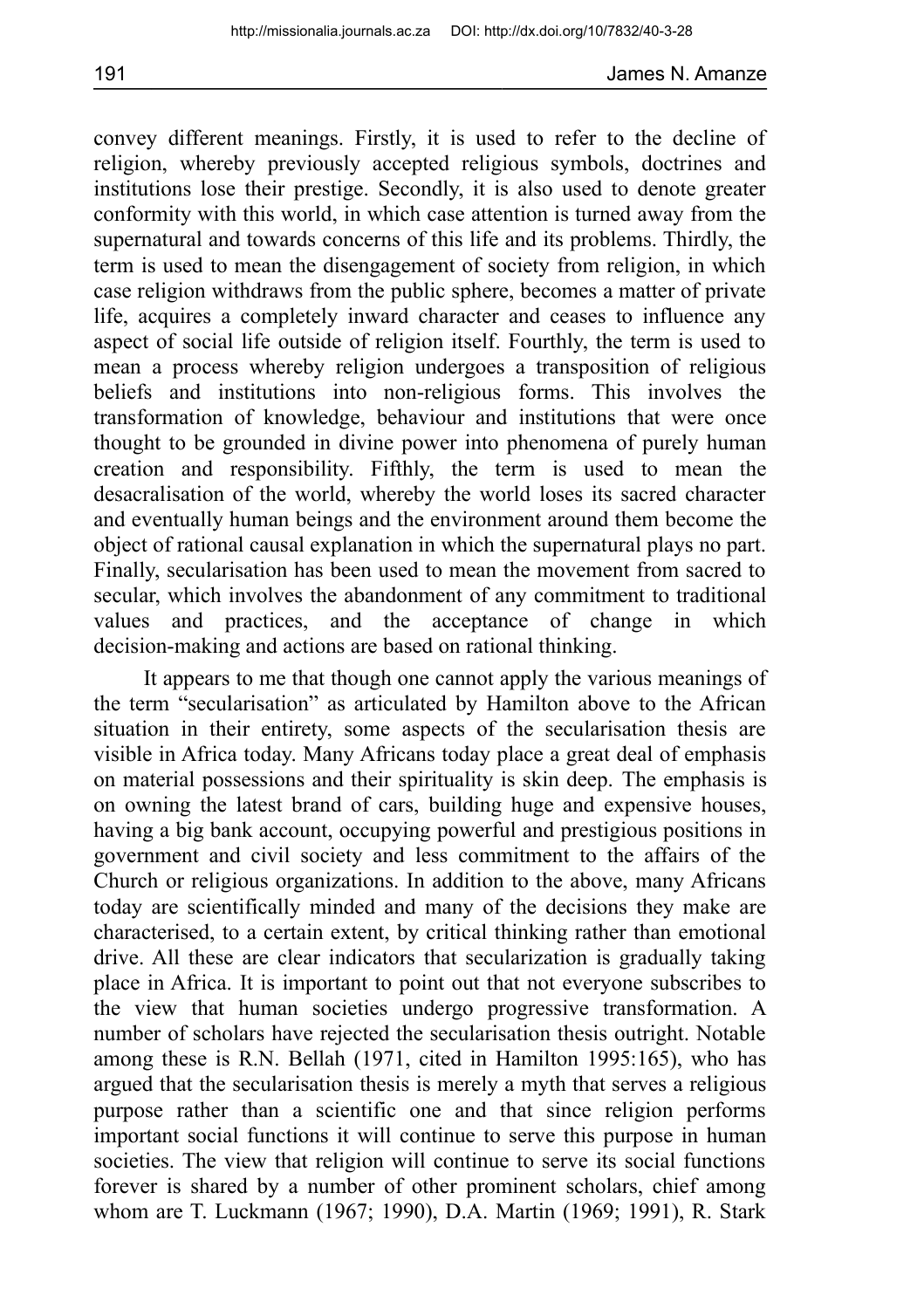and W.S. Brainbridge (1985) to name a few. According to Hamilton (p. 166), some of these theorists have gone so far as to claim that religion will not lose its transcendental character, despite the rationalisation, and scientific and technological basis of modern societies.

It should be noted that although the secularisation thesis is heavily contested by a number of scholars as noted above, it appears to have a number of facets, which are central to this paper, and so cannot be wholly dismissed. It seems to me that in contemporary Africa, especially in the past three decades or so, as people have become increasingly educated and scientifically minded, their choices and decision-making have become gradually more rational, guided, largely, by science and not religion. In contemporary Africa, many people seem to have realised that the quickest and more assured way of achieving personal advancement and economic prosperity is through modern scientific knowledge and technology, which have proven to be effective in addressing peoples' economic problems in Europe and America. Consequently, theology and religious studies have found themselves pushed to the periphery of human knowledge and economic enterprise.

Of particular interest in this paper regarding the secularisation thesis is the view that work is one human activity that has been strategic in influencing the secularisation of human thought. O'Dea (1983:98) has observed that from a theological perspective, whatever their religious beliefs, their values and their social structure, all human beings are required to work if their societies are to survive according to the divine command (Gen. 3:19). This, however, cannot be achieved through the Word of God. The truth of the matter is that the society's growth and prosperity rest, in the first place, upon the application of intelligence and scientific knowledge to human efforts in order to satisfy human needs that are demanded by the environment in which people live. This seems to explain why academic disciplines that claim to equip students with skills and scientific knowledge that can help them to broaden their job opportunities have proved to be more popular and appealing to students, the general public and African governments.

# **3. Theology and religious studies: then and now (1960–2011)**

This paper began by noting that theology and religious studies are experiencing a state of decline and that unless something is done to correct the situation their continued existence may be in jeopardy. This stands in sharp contrast to the popular status that these subjects enjoyed prior to and immediately after independence. It is noteworthy that during the colonial period and indeed the period immediately after independence, the bible constituted the basis of general education and acquisition of human knowledge and social advancement. Missionaries established a number of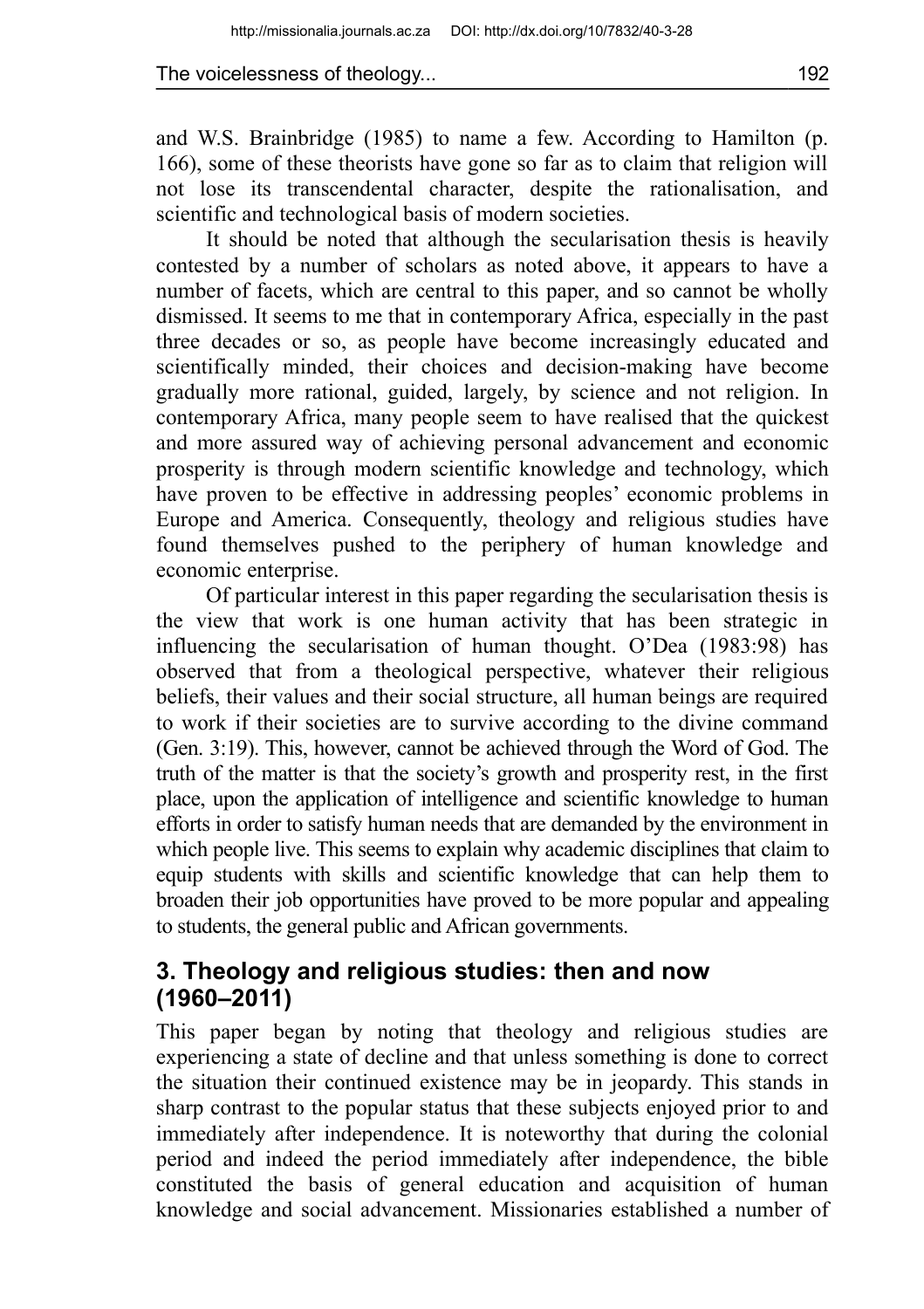schools and colleges everywhere in Africa, which became centres of Western "civilisation". It was these schools that were largely responsible for the emergence of a new cadre of African leaders and intellectuals who spearheaded the movement for political independence of Africans. Mission schools produced a number of educated men and women who later became civil servants, teachers, doctors, nurses, policemen, soldiers, engineers, church leaders, plumbers, bricklayers, to name but a few. This new elite became the catalysts of socio-economic transformation in many African countries. Today, however, the situation has changed dramatically. The role that theological understanding of the world and society plays in the socio-economic development of people has been reduced in significance. Theological knowledge is no longer considered adequate for social advancement and economic prosperity; therefore, its popularity in institutions of higher learning has waned.

James Kombo (2011) has postulated that theology and religious studies experienced an upsurge in demand and popularity in Africa in the period between 1960 and 1980. It was fashionable for people to enrol in theology and religious studies at universities and theological institutions. Drawing from the Kenyan experience, which seems to be suggestive of the experience in the rest of Africa, theological discourse was highly valued. There were vibrant debates on theological matters that stimulated a great deal of critical thinking among scholars throughout Africa. Theologians and religious educators were very vocal indeed.

Two developments were significant during this period. In the first place, it was marked by the establishment and proliferation of theological colleges in many parts of Africa, which led to the blossoming of theological and religious studies. The theological voice was unmistakably loud and clear across the continent. This period was characterised by what can be termed an "African religious renaissance", during which African scholars reclaimed the dignity of the African religious heritage as part of God's creation. Scholars such as John S. Mbiti, Byang Kato, Kwesi Dickson, Desmond Tutu, Allan Boesak, Manas Buthelezi, to name a few, generated much debate in the academic sphere that resonated well with the emerging elite in independent Africa. From a literary perspective, what was even more important was that this period witnessed the publication of important theological books by African and some European scholars that generated a great deal of theological debate throughout the continent and changed the way in which people in Africa, as well as in Europe and America, perceived the African religious heritage. Their works generated a great deal of critical thinking and the impact thereof continues to the present day.

However, as Africa moved into the 1990s and entered the third millennium the situation began to change dramatically. The popularity of theology and religious studies began to decline. This period was marked by changes that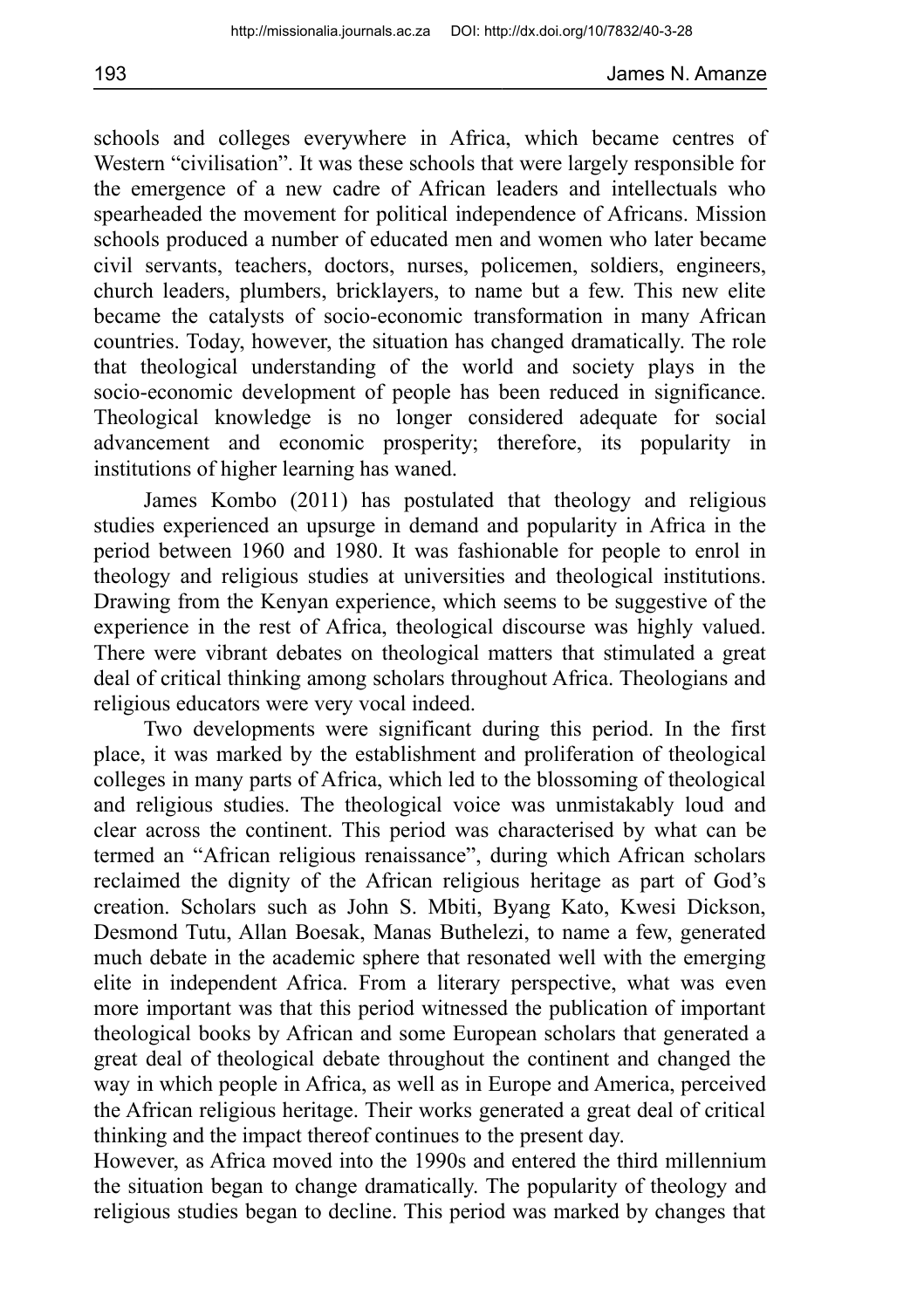have not favoured the study of theology and religious studies. In the first instance, many Christian theological institutions turned themselves into universities with government charters to validate their academic programmes. This has meant that theology and religious studies have found themselves competing with disciplines in the humanities, social sciences and natural sciences that appear to be more practical and market driven. As a result, there has been a drop in the enrolment of students in theological programmes for fear that it will not help them to find work in the job market. Ezra Chitando (2010:197), writing in the context of Zimbabwe, has noted that the question "what can one do with theology and religious studies?" is a recurring inquiry among students enrolled in theology and religious studies in many African institutions. As a student in the Department of Religious Studies, Classics and Philosophy, Faculty of Arts, he did not feel too proud of himself and noted that the inferiority complex associated with these disciplines runs deep among students because they feel themselves to be no match for students enrolled in subjects such as engineering, medicine and law. Secondly, this period has also witnessed a decline in the publication of theological books by African scholars, thereby limiting the dissemination of theological and religious knowledge on the continent.

The view that theology and religious studies are in decline is shared by a number of other scholars. For example, David T. Williams (1998:27–29), writing in the context of South Africa, has observed that theology as an academic discipline is indeed in recession. Indicators of this include the fact that theological conferences are poorly attended, buildings originally intended for theological purposes are now used for non-theological purposes, there is a loss of direction as to what theology should be concerned with now after the fall of apartheid, and there is a great deal of uncertainty among theologians concerning the future of theology in the new South Africa. In the same vein, H. Kwame Aaglo (2010:2) has observed that despite the significant mushrooming of biblical and theological seminaries in Africa today by churches and missionaries, their student population is dropping. The recession faced by theology and religious studies among students and the general public is compounded by the fact that these subjects are considered poor contributors to economic development by African governments. Bill Houston (n.d:4) has noted that in most African countries the governments have shown no interest in theological education.

It will be seen from the above discussion that in general theology and religious studies are facing a bleak future and their very existence seems uncertain. A number of factors have placed these two disciplines in this precarious situation. In the section that follows, I will examine the causes that have led to their decline in Africa today.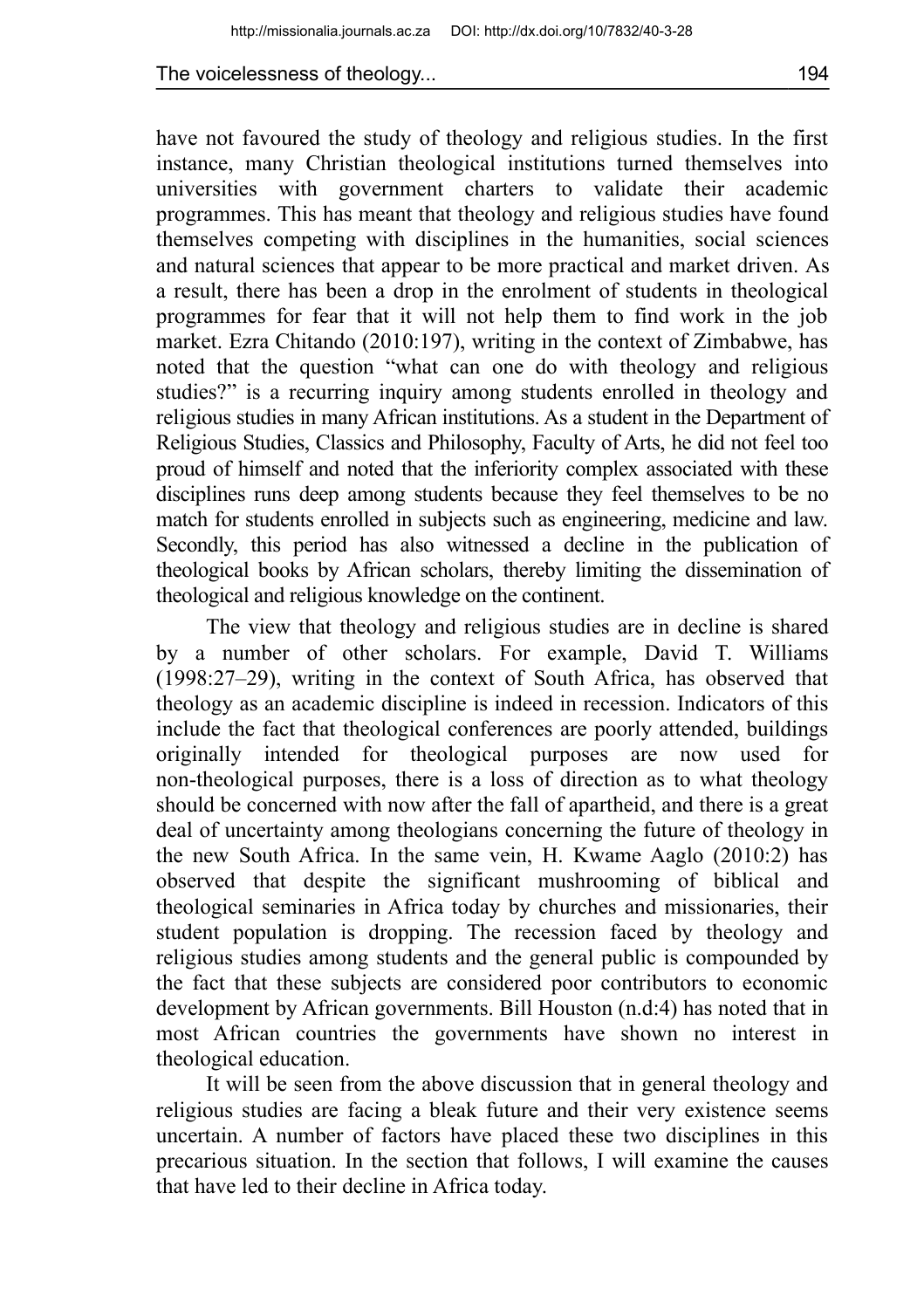## **4. Challenges facing the study of theology and religious studies in Africa today**

The study of theology and religious studies is beset with challenges in post-independence Africa. These have caused the recession of these subjects in many institutions of higher learning as evidenced by the drop in student numbers and lack of interest among the general public and African governments. For a lack of space, I will discuss only a few of these challenges here.

#### **4.1 Post-independence Africa's quest for economic development through science**

It appears to me that one of the chief reasons for the decline of theology and religious studies in Africa today is the quest of African peoples to eradicate poverty and attain economic prosperity. From the perspective of the secularisation thesis, after independence, the new African elite and leadership, imbued with a zeal for fast economic growth and development, set in motion economic development plans that focused on improving the agricultural sector, transport, the mining sector, health services, and education. Many African leaders began to perceive that economic prosperity could only be achieved through science and technology, not the word of God, as was the case in the industrialised countries in Europe and America. This perception meant a paradigm shift in the search for solutions from theology to science.

There is a lively debate today concerning the link between science and technology and economic development the world over. The general view is that science and technology generate innovations that work as catalysts for socio-economic change. According to this view, continuous innovations generated by learning have been shown to be responsible not only for the increase in productivity, but also for the dynamic competitive advantages of companies, industries and nations in the unfolding of the global economy. Consequently, economic development is considered to be a result of this process. It is generally argued that the difference between developed countries in Europe and America and underdeveloped countries in Africa lies in their technological capability. Developed countries have successfully utilised science and technology to address the socio-economic problems of their countries (UNECA 1998:1).

It is important to note that because of the perceived benefits of science and technology in promoting socio-economic growth and development, African countries have exerted great efforts to promote science and technology in the education system, rather than theology and religious studies. This can be seen in the preference given to science enrolment in secondary, technical, vocational and tertiary institutions, and the national spending on science and technology education, and on research and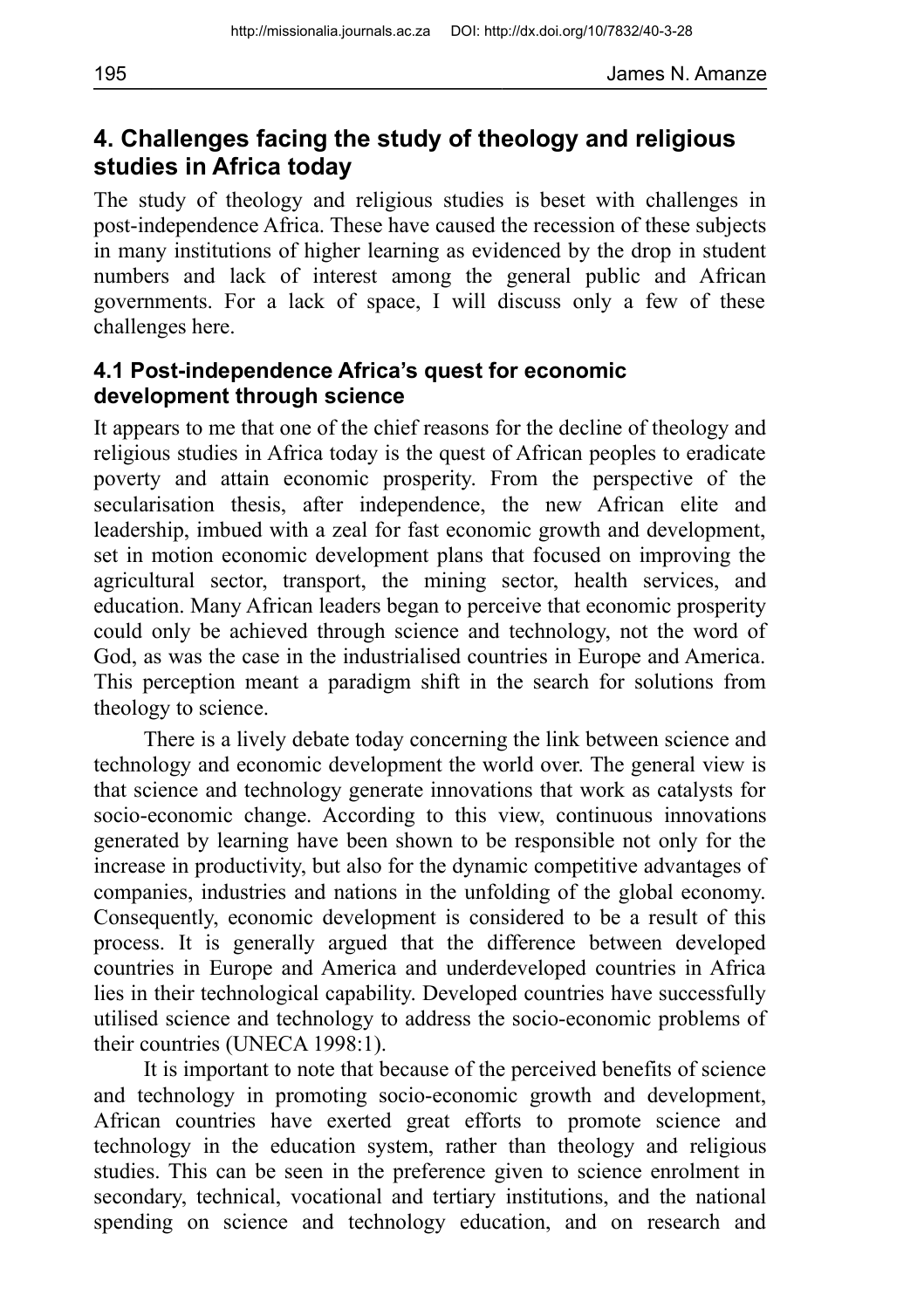development by African governments, the private sector and institutions of higher learning (UNECA 1998:3). In promoting these disciplines, it is argued that they have brought about new products and processes that have resulted in the creation and development of new industries, companies, clusters of high-technology companies, increases in gross domestic product and the creation of new jobs, leading to the eradication of poverty in Africa. Thus, generally speaking, science and technology are considered to be of critical importance for economic growth. Their contribution to economic empowerment is seen in a number of areas, including agriculture, transport and communications, energy, animal and human health, education, and the environment (UNECA 1998:8). Consequently, at present, a number of African governments and technocrats responsible for developing economic policies seem not to factor theology and religion into their planning, under the impression that they have nothing to do with economic development. They only regard them as a burden on national budgets.

#### **4.2 Failure to address contemporary issues**

Apart from African governments choosing to promote science and technology for the sake of economic development, rather than theology and religious studies, it seems plausible to argue that the decline of these two subjects is a result of their failure to address contemporary issues affecting the life of Africans in concrete terms. According to Chitando (2010:204), teaching theology and religious studies in the abstract without making reference to existential, contemporary issues faced by men, women and children on the African continent minimises the relevance of these disciplines. Chitando (p. 201–202) has observed that there is a general dismissal of the value of theology and religious studies in Africa because it is believed that these subjects, unlike science and technology, cannot address the challenges facing Africa today.

Theology is presented to people in the abstract, in complex theological terms that make no sense to people who are concerned with dealing with the practical and pressing problems of everyday life, namely disease, poverty, food and shelter. One of the reasons for the voicelessness of theology and religious studies is that they seem to be too abstract and concerned mainly with the afterlife rather than the here and now. As Sarah White and Romy Tiongco (1996:10) have observed, because of its nature, even to religious people, theology can seem too obscure, distant and with little to say about peoples' everyday needs. What is even worse is the fact that people with no religious beliefs consider religion irrelevant. White and Tiongco (p. 10) have further noted that because of the disconnect between religion and economic development, religious beliefs and values are, in most cases, relegated to the private sphere and are considered to have no place in the concrete world of development where the urgent need is to get things done.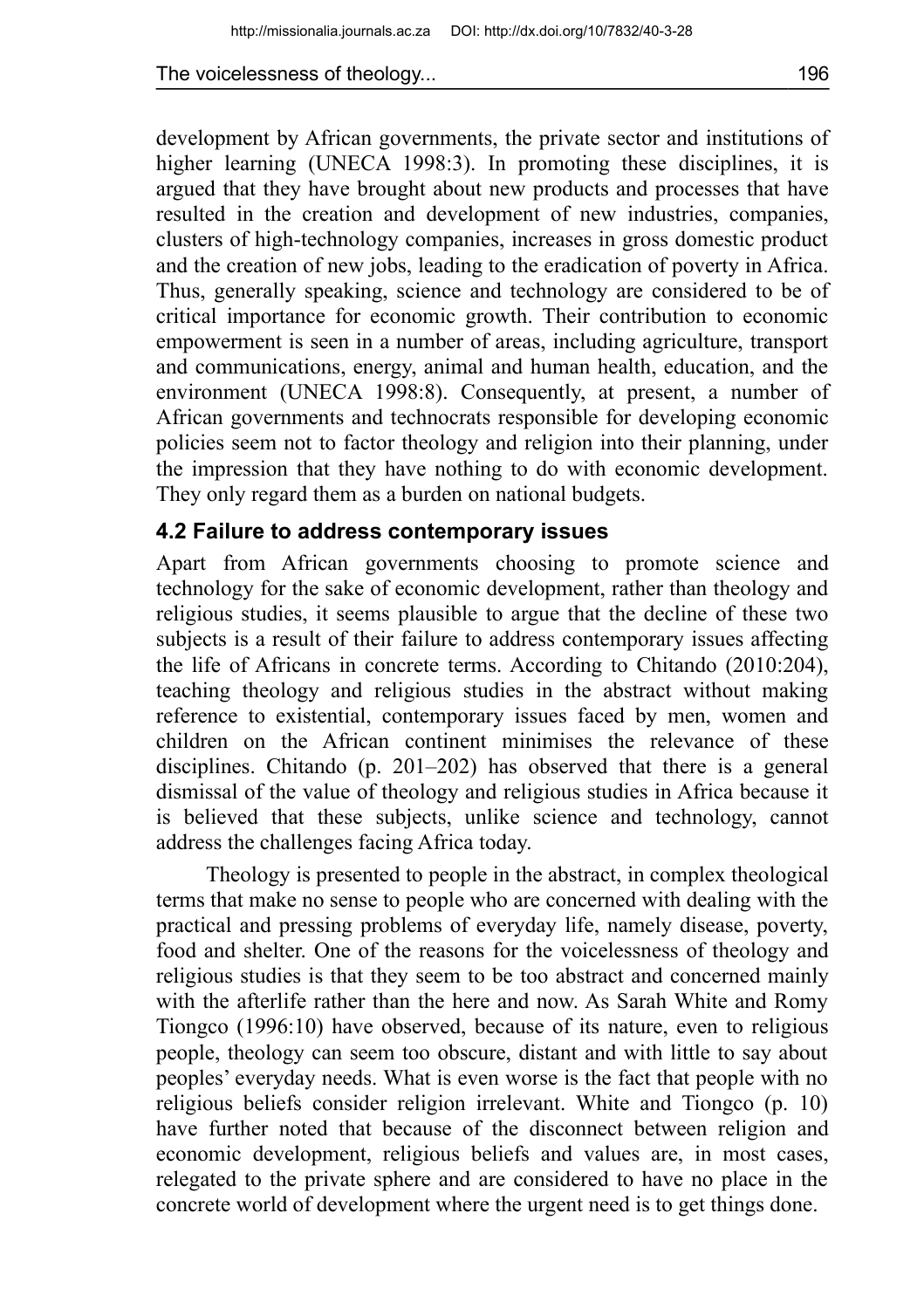#### **4.3 Failure to employ hands-on learning experience**

Another reason for the decline of theology and religious instruction is attributed to a lack of imaginative methods of teaching, particularly a failure to use hands-on teaching methods. Chitando has observed that the teaching in these subjects is confined to the classroom, with no internships involved. This deprives students of acquiring hands-on experience as is the case in engineering, commerce and medicine, which require practical experience. It has been observed that practical involvement can help students to acquire knowledge concerning the day-to-day lives of ordinary men, women and children, thereby acquiring practical experience (Chitando 2010:204). Judo Poerwowidagdo (2008:62) has pointed out that one of the problems facing theology is its failure to relate to the daily experiences of the people. She writes:

[U]nlike the study of natural sciences which puts an important emphasis on the experimental testing both in the laboratory and in the field, and which highly values empirical verifications, theological education puts primary emphasis on the study of theological and biblical literature, where the library is the most important source of knowledge, second only to the professor. Theological praxis is hardly known. Students and their professors are not involved in the congregational or community life as part of their theological study and education, or as part of their teaching-learning process. ... Therefore, theological study is divorced from the ... needs of the world. Thus, it becomes remote and loses its contextual value, because it lacks the ingredient of active involvement and therefore becomes ... irrelevant.

It will be noted from the above text that a lack of hands-on learning experience does affect the way in which people view theology and religious studies. Their failure to be involved in the daily experiences of the people renders theology and religious studies aloof and isolated from the world (Puerwowidagdo 2008:62).

### **4.4 Religious fundamentalism**

Finally, there is the issue of religious fundamentalism. Tharcisse Gatwa (2010:2–3) has noted that religious fundamentalism, as opposed to openness and wider interaction with society, does not bring about change. Theologians and Christian leaders coming from fundamentalist institutions do not become catalysts for transformation of our societies. Gatwa (p. 2–3) has observed that the great majority of Christians and the general public in Africa today expect theologians to engage and interact with their communities in a practical way. They need to devise strategies that can lead to social transformation that may lead to the eradication of poverty in their communities. This may require relevant curricula, relevant methodologies and relevant content.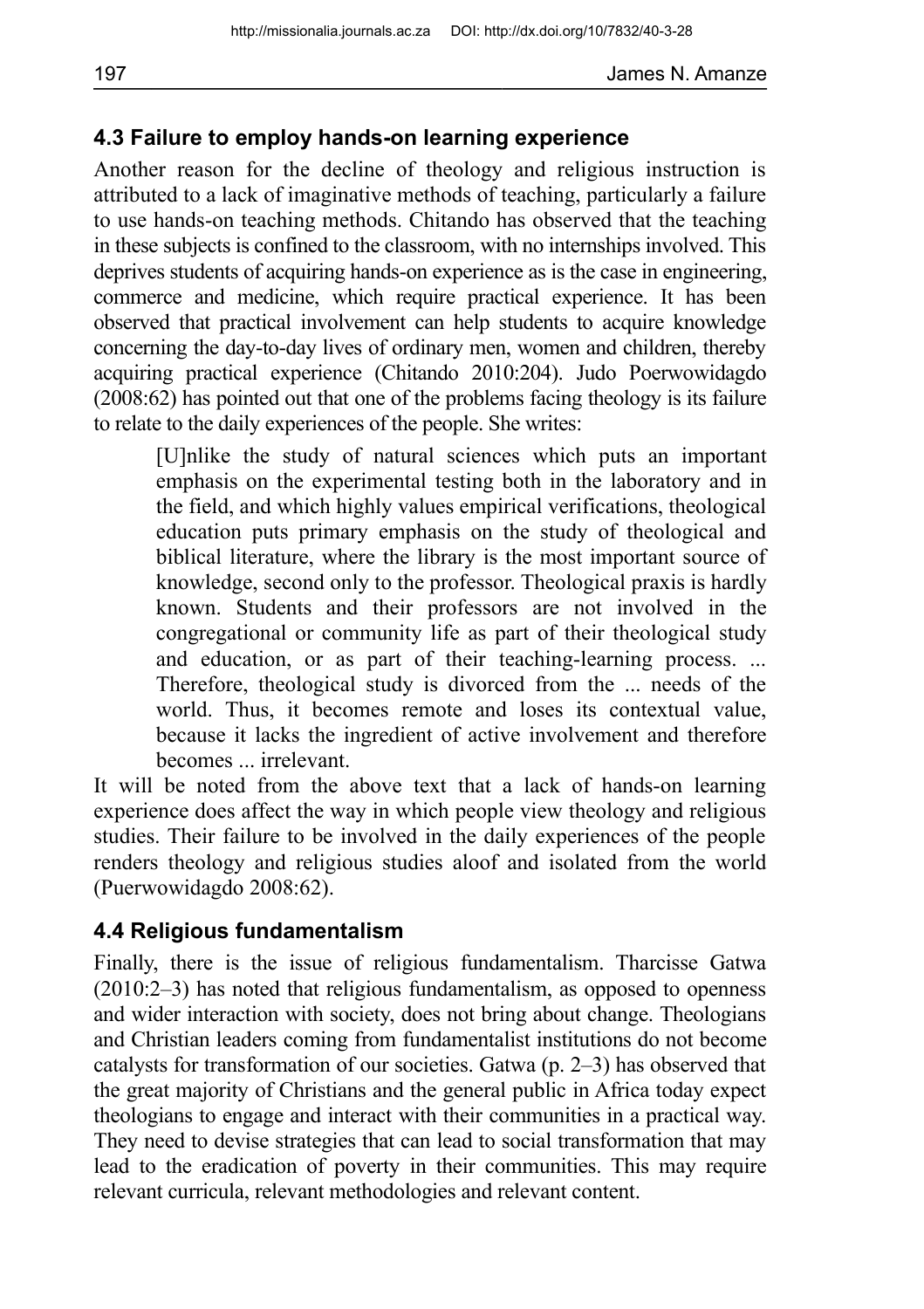# **5. The future of theology and religious studies: Setting a new agenda**

Having discussed some of the factors that have led to the decline of theology and religious studies, in this section of the paper I will propose a new agenda in the study of these subjects that may help to bring them to the fore once again. There is a need to set a new course regarding the way in which theology and religious studies are presented in the curriculum. As Puerwowidagdo (2008:62) has observed, it would be catastrophic if the same traditional patterns of theological education inherited from the past century continue unchanged. Theological institutions cannot afford to continue doing the same thing repeatedly. In view of the challenges faced by theology and religious studies today, the new agenda proposed below may achieve the desired results, for as Art Deyo (2000:375) has indicated "[T]oday, virtually every area of our lives is being twisted and turned by forces beyond our control. … to stay alive in such a world, [one] needs to develop an understanding of the forces reshaping the globe … Like the ocean tides, change drivers cannot be controlled nor can they be ignored, but they can be used."

#### **5.1 Theology and religious studies as catalysts of socio-economic development**

In view of the fact that we live in a world today that is becoming increasingly secular, there is a need to develop theological programmes that take into account the quest of African peoples for rapid socio-economic development. Theology must prepare people not only for the afterlife, but also for socio-economic empowerment. The view that religion plays a very important role in economic development has been noted by a number of scholars in the past, notable among whom was Max Weber (1930). Weber stressed that the Calvinist doctrine of double predestination stressed diligence, austerity, thrift, punctuality, fulfilment of promises and fidelity to group interests. These values laid the foundation for modern capitalism (Khan and Bashr 2008:2–4). There is a need therefore for a new agenda that presents theology and religious studies as catalysts of economic development like any other academic subject. There is a need to correct the erroneous perception that theology and religious studies do not contribute towards economic development of human societies. Recent scholarship has shown that these subjects play a major role in economic growth and development.

For example, Habibullah Khan and Omar Bashr (2008:3) have argued that theologians should and must make a case for theology by arguing that religion can act as a catalyst for the accumulation of social capital and thereby growth, which is a widely accepted norm in development. By "social capital" is meant the internal social and cultural coherence of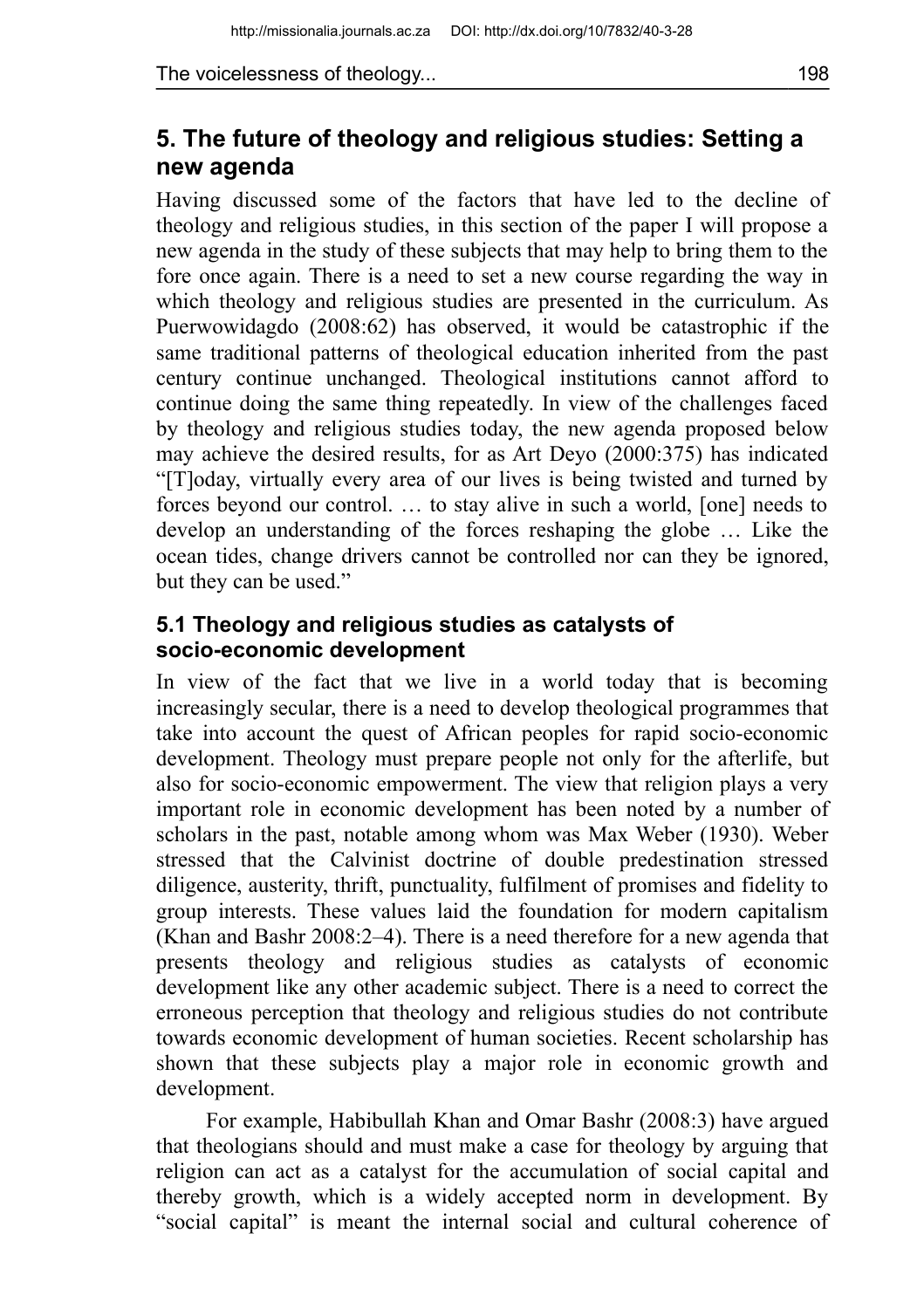societal norms and values that govern interactions among people, and the institutions in which they are embedded. According to Khan and Bashr (p. 2–4), social capital consists of civil social capital and government social capital. Civil social capital refers to trust, reciprocity, interpersonal cooperation and coordination that govern the interaction among economic agents. Government social capital entails the benefits of law, order, property rights, education, health and good government. It has been suggested that since social capital reduces transactions and information costs, and makes physical capital and human capital more productive, it should be considered a source of "total factor productivity".

It should be noted that, according to Khan and Bashr (p. 4), religion, which is categorised as civil social capital, contributes to the building of networks among people. Spiritual or religious capital produces ethical values that spill over to government social capital as well. Khan and Bashr (p. 4) have observed that religion affects productivity through certain personal traits such as work ethics, thrift, honesty, and openness to people. In addition to this, it reduces levels of corruption and criminal activity. Moreover, religion leads to healthier living by discouraging harmful activities such as overeating, gambling and alcohol abuse. Finally, religion promotes cooperation, which, in turn, helps an economy to be more open in terms of trade, investments and skilled migration.

#### **5.2 A market-driven curriculum**

Apart from proposing the need to align theology and religious studies with the quest for economic development, there is a need to introduce a curriculum that is market driven. According to Gatwa (2010:4–5), if theologians are to attain their rightful place in society, they must be able to address issues that have to do with climate change, desertification, exploitation of human beings by others, looting of the ecosystem, the impoverishment and marginalisation of the population, HIV/AIDS, and other calamities facing Africans today. This can be possible only if theologians are able to interact with society. There is a need to reformulate the curriculum of theology and religious studies so that it can meet the challenges concerning human rights, economic and political justice, and dialogue between the various sections of society (p. 4–5).

In agreement with Gatwa, Afaglo (2010:4) has argued that there is a need to develop value-oriented and market-driven curricula or programmes of study, thereby expanding the education horizon for leadership and introducing theological concepts that have contextual value for Africans without compromising the core values of Christianity. There is a need to introduce in the theological curriculum courses that have market value for as long as they retain Christian values. Such curricula are likely to increase the number of students in theological programmes.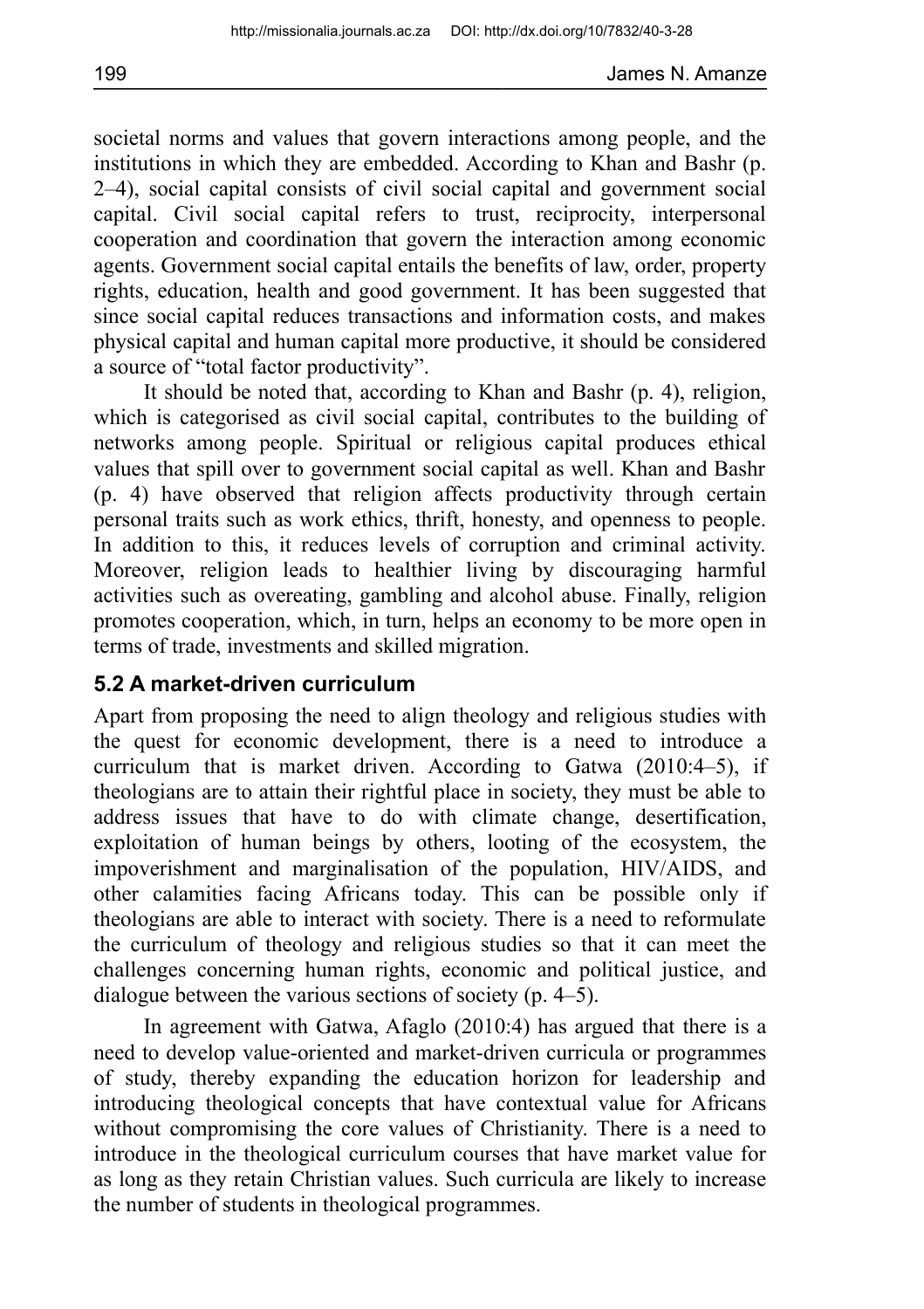### **5.3 Introducing hands-on learning experience**

In the new agenda, the need for practical experience should be emphasised. Hands-on learning experience has been defined as "learning by doing" (Haury and Rillero 1994). This is in accordance with the theory that if you want someone to be able to repair a car, then you need to give the person an actual car to repair. Again, if you want someone to learn how to cook, then you should put the person in a kitchen. The same applies to swimming. If you want to teach someone to swim, then you must take the person to the swimming pool. There is no way in which a person can learn how to swim in a classroom. Hands-on learning allows the student to learn through practical experience. It also enables students to be critical thinkers as they try to find a solution to a pressing problem. Using the hands-on learning method enables students to become active participants in the learning process rather than being passive learners. Internships in religious and theological education must be used in order to give students hands-on learning experience that they can apply later in their career. It can actually prepare them for employment. In order to achieve this, there is a need to create project-based programmes in which students can participate in the life of the community. Hands-on learning experience provides students with real-life contexts for learning. This means that students will be able to relate their theological or religious knowledge to practical problems facing the societies in which they live and be part of the solution to such problems (Haury and Rillero 1994). Hands-on learning experience can take place in institutions such as schools, colleges, clinics, hospitals, offices, prisons and the army.

### **5.4 In touch with industry and the business world**

Concerning the new agenda, there is also a need to connect theology and religious studies with the business community. Although at face value there appears to be no relationship between religion and business life, scholars have found that actually there is. As a matter of fact, it has been found that religion can help businesses to be anchored in good business practices. In business life, religion can constitute the foundation of good business ethics. An academic programme on business ethics would contribute greatly towards equipping people with the ethical behaviour necessary in their professions of medicine, law, engineering, management and the like. It has been observed that businesspeople do have a number of moral problems that are very stressful to deal with. Globalisation means that businesspeople now deal with people of different faiths, which requires sensitive handling. A programme in world religions could help businesspeople learn how to deal with the various religious ideologies present in the business world today. It has been noted that religious conflict in a business community may put businesses in jeopardy. Thus, foundational religious information can help businesspeople to operate their businesses better than ever before (Lagace 2001).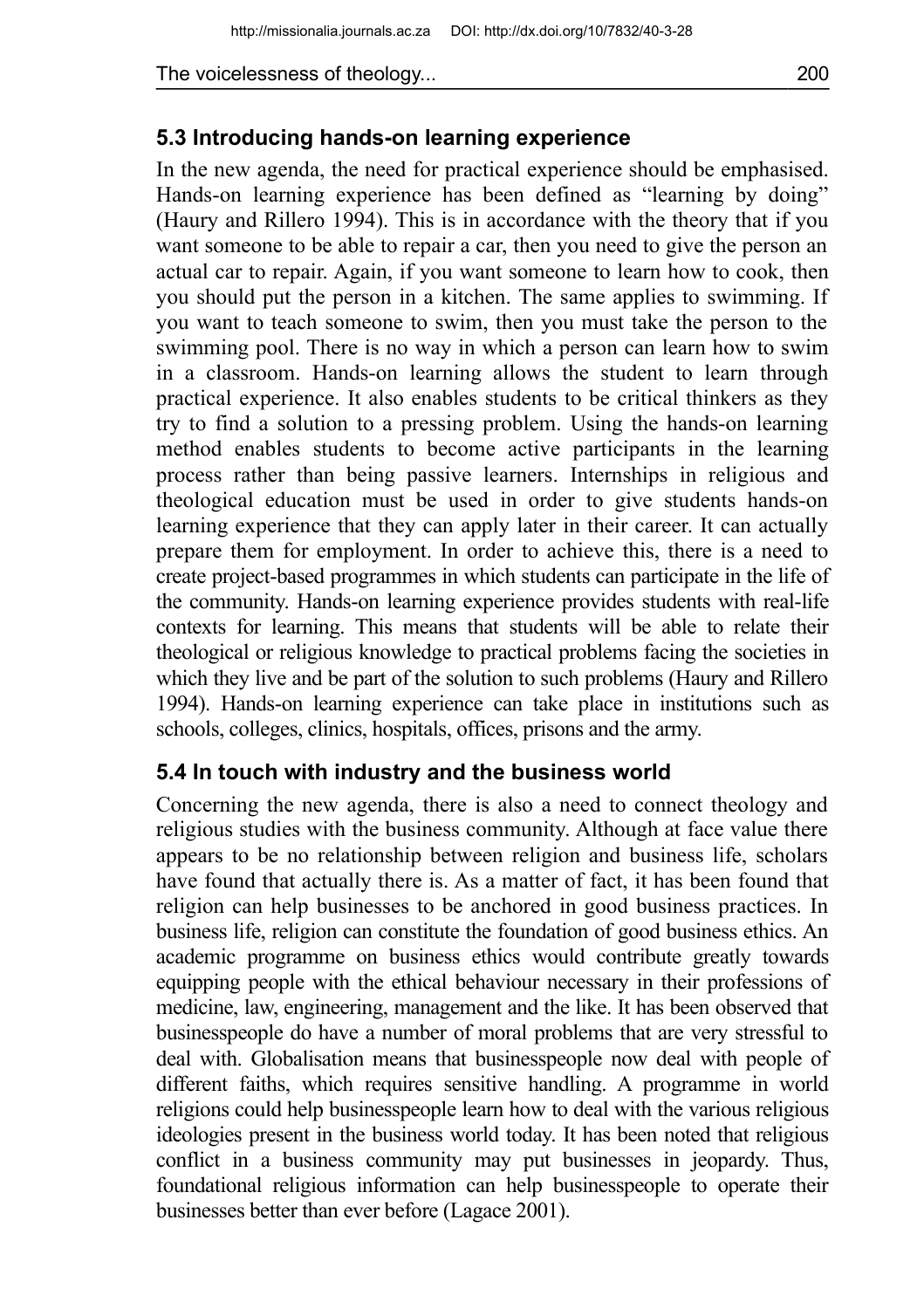At the same time, it has been established that theologians need to learn and understand the complexities of the business world and its human aspects. Exposure to actual businesses can help theologians grapple with the responsibilities of management. Businesspeople are always confronted with conflicts that they need to resolve. Wilma Tan (2001:381) has noted that businesspeople make decisions and achieve tasks efficiently. Time is precious to them; they have schedules, meetings to attend, projects to carry out and deadlines to meet. Theologians can learn a great deal from the business world in terms of church management. There are some difficult decisions that have to be made in church communities. This requires responsible management like that of a businessperson in secular employment. Religious professionals can learn pragmatic problem-solving instead of sweeping problems under the carpet. This, however, does not mean that theologians should be turned into businesspeople, but that they need to acquire the management skills necessary for administering religious institutions effectively (Lagace 2001).

### **5.5 Interdisciplinarity**

In the attempt to bring theology and religious studies to the fore, it is important to note the importance of interdisciplinarity in designing theological programmes. "Interdisciplinarity" has been defined as a process of combining components of two or more disciplines in the search for new knowledge. It is a process of answering a question, solving a problem, or addressing a topic that is too broad or complex to be dealt with adequately by a single discipline or profession (Seipel 2009:1). Thus theology can be combined with psychology, sociology, philosophy, finance, management, to name a few, and offered in a single programme of instruction. It has been observed that many complex or practical problems can only be understood by pulling together insights and methodologies from a variety of disciplines. It has further been noted that those who forget this simple truth run the intellectual risk of one-sided vision and the social risk of irresponsible action. One of the advantages of interdisciplinarity is that it enables students to move from specialisation to holistic thinking, bearing in mind the fact that the world is one (Nissani n.d.). This is in accordance with Gatwa's (2010:4) contention that there is a need for theology to interact with other disciplines. Theologians need to realise that other branches of knowledge can enrich their own subject. Interdisciplinarity means that theologians would benefit from cross-border knowledge in other disciplines rather than operate in isolation. It would also increase the number of students enrolling in theology and religious studies, thereby ensuring that the theological voice is loud and clear.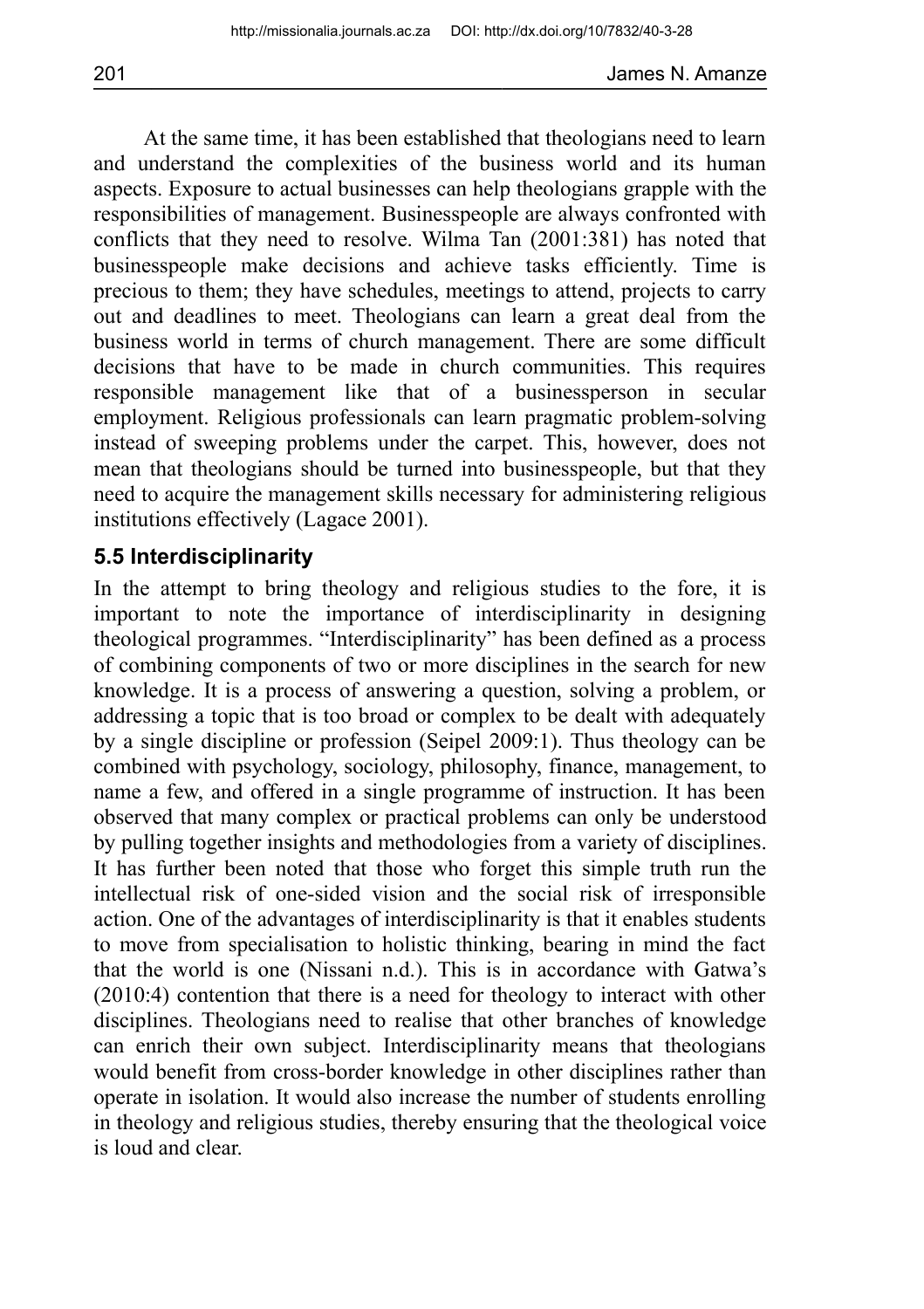#### **5.6 Research and publications from an African perspective**

This discussion would be incomplete without reference to the fact that the decline of theology and religious studies in Africa today is attributed to a lack of emphasis on research and publication of theological books by African scholars. John Pobee (2010:344) has noted that one of the drawbacks of theology in Africa today is the lack of African publications by Africans with African perspectives. He deplores the fact that most of the standard theological books are from the northern hemisphere. He contends that in the contemporary global village no group's identity should be left out. For that reason, African theologies must have their place around the theological table.

Chitando, in agreement with Pobee, has argued that since a problem facing the study of theology and religious studies in Africa is a limited research and publications output, there is a need for Africa to be a producer of knowledge and not just a consumer. In most cases, materials used in schools are produced outside Africa. Similarly, Afaglo (2010:5) has intimated that excellent theological research findings must be published in Christian academic journals for global consumption. Research products must be launched and directed towards solving the problems of society today.

# **6. Conclusion**

In conclusion, this paper has examined the status of the study of theology and religious studies in Africa today. The secularisation thesis has been used in this paper as the basis of discussion and analysis. The status of theology and religious studies prior to and immediately after independence has been examined. It has been noted that these disciplines were very popular and constituted the basis of learning in missionary schools, out of which emerged a new African elite and a cadre of leaders who led Africa to independence. The challenges facing theology and religious studies have been examined in detail. The paper has proposed a new agenda that needs to be adopted in order to revitalise these academic disciplines in institutions of higher learning in Africa today. It has concluded by noting that failure to do so may put the future of these once-popular disciplines in jeopardy.

# **7. References**

- Adeyo, A. 2001. Global forces changing today's ministries, in *The mission of an evangelist*, edited by W.W. Conrad. Minneapolis, Minn.: World Wide Publications:375–376.
- Afaglo, H.K. 2010. Challenge of financing Christian theological education in Africa. (Paper read at the 40th anniversary of Nobles Hall in Trinity Theological Seminary in Madina, Ghana, 20 November 2010). http://www.wiziq.com/tutorial/106548-Challenges-of-Financing-Christian-Theol ogical-Education-in-the-21st [accessed 21 Nov. 2012].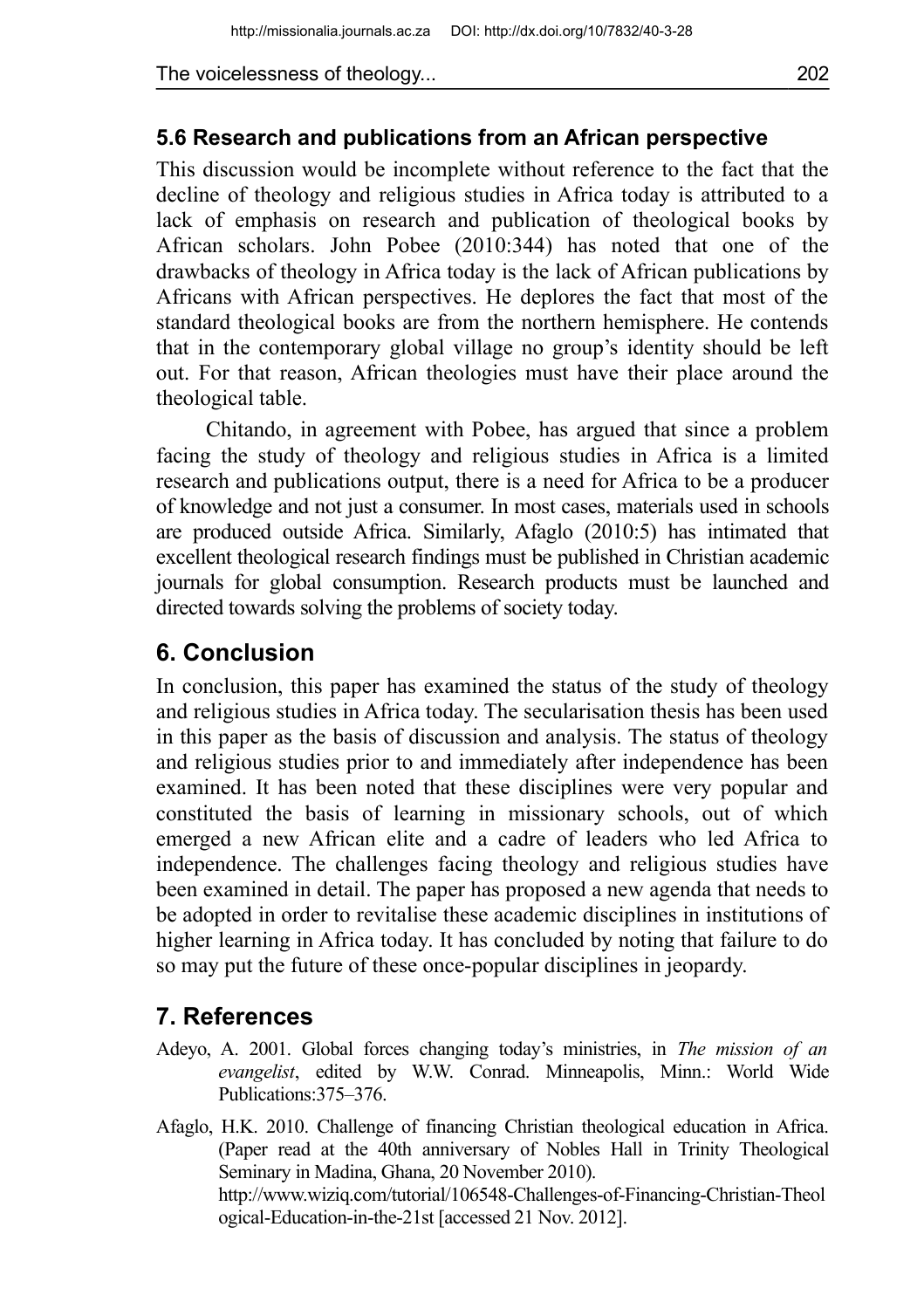- Chitando, E. 2010. Equipped and ready to serve? Transforming theology and religious studies in Africa. *Missionalia 38(2)*, August:197–210.
- Gatwa, T. 2010. The challenges of theological education in Africa: Sharing thoughts with WOCATI at its council. (St Colm's, Edinburgh, 31 May 2010) http://www.oikoumene.org/fileadmin/files/wcc-main/documents/p5/ete/The %20Challenges%20of%20Theological%20Education%20in%20Africa %20-%20Tharcisse%20Gatwa.pdf [accessed 27 Nov. 2012].
- Hamilton, M. 1995. *The sociology of religion: Theoretical and comparative perspectives.*  London: Routledge.
- Haury, D.L. and Rillero, P. 1994. Perspectives of hands-on science teaching. Questions and answers. 1. What is hands-on learning, and is it just a fad? http://www.ncrel.org/sdrs/areas/issues/content/cntareas/science/eric/eric-1.htm [accessed 21 Nov. 2012].
- Houston, B. N.d. Missiological and theological perspectives on theological education in Africa—An assessment of the challenges facing evangelical theological education. http://www.oikoumene.org/fileadmin/files/wcc-main/documents/p5/ete/MISSIO LOGICAL%20AND%20THEOLOGICAL%20PERSPECTIVES%20ON %20EVANGELICAL%20THEOLOGICAL%20EDUCATION%20IN %20AFRICA1%20-%20Bill%20Houston.pdf [accessed 21 Nov. 2012].
- Luckman, T.1967. *The invisible religion,* New York: MacMillan.
- Martin, D. A. 1969. *The religious and the secular,* London: Routledge.
- Martin, D. A.1991. "The secularization issue: prospects and retrospects" in *British Jou*rnal of Sociology, 42, pp.465-74.
- Khan, H. and Bashr, O.K.M.R. 2008. Religion and development: Are they complementary? U21 global working paper series no. 006. http://www.u21global.com/PartnerAdmin/ViewContent? module=DOCUMENTLIBRARY&oid=157451 [accessed 27 Nov. 2012].
- Kombo, J. 2011. [personal communication]. 16 Nov., Nairobi.
- Lagace, M. 2001. Can religion and business learn from each other? http://hbswk.hbs.edu/item/3511.html [accessed 21 Nov. 2012].
- Nissani, M. N.d. Interdisciplinarity: What, where, why? http://www.is.wayne.edu/mnissani/pagepub/ispessay.htm [accessed 27 Nov. 2012].
- O'Dea, T.F. and O'Dea Aviad, J. 1983. *The sociology of religion.* 2nd edition. Englewood Cliffs, N.J.: Prentice Hall.
- Pobee, J.S. 2010. "Stretch forth thy wings and fly": Theological education in the African context, in *Handbook of theological education in world Christianity: Theological perspectives, ecumenical trends, regional surveys*, edited by D. Werner *et al*. Oxford: Regnum:337–345.
- Poerwowidagdo, J. 2008. Towards the  $21<sup>st</sup>$  century: Challenges and opportunities for theological education. *Ministerial Formation* 110,